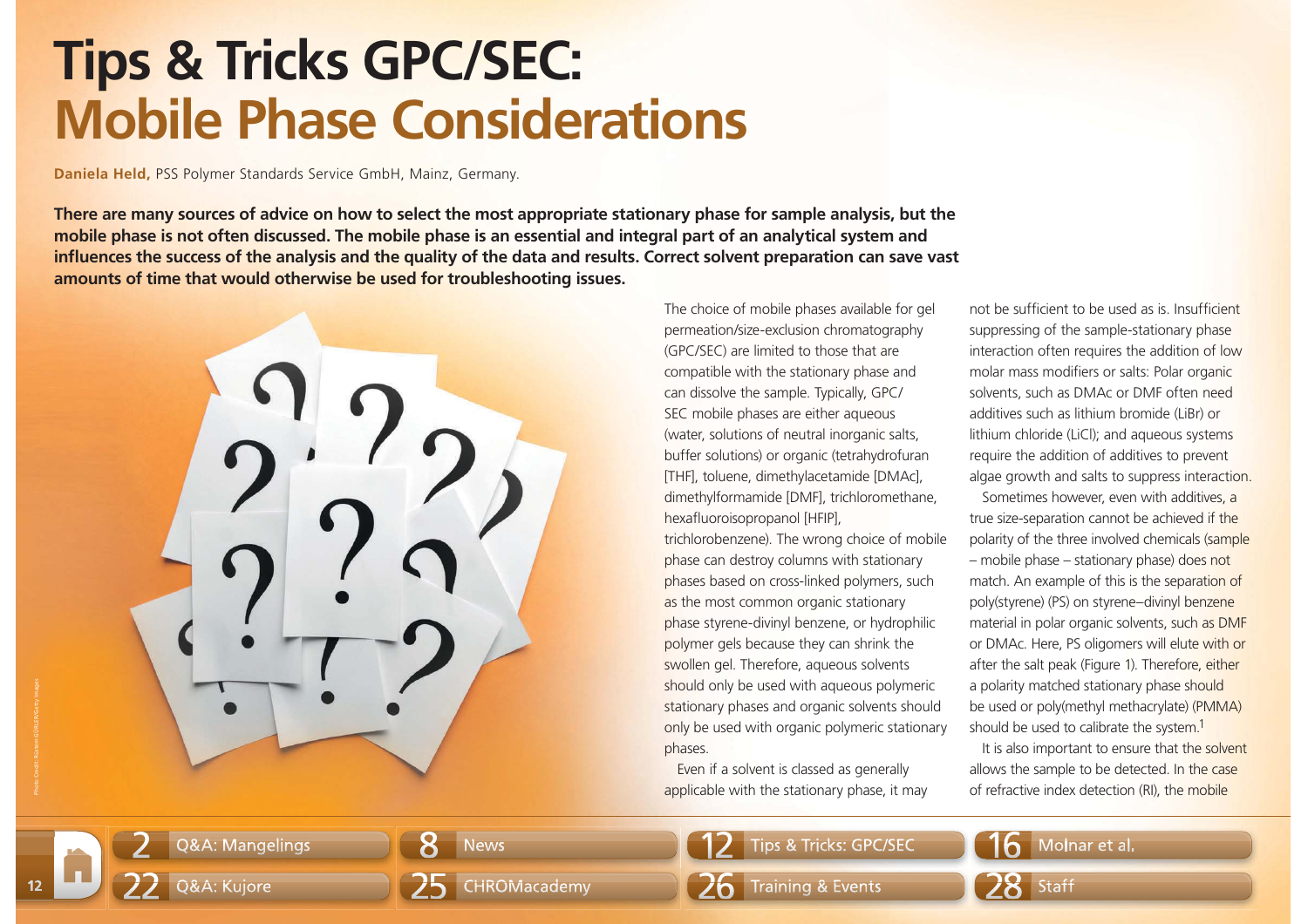**Figure 1:** Elution of poly(styrene) (PS) 1620 Da in DMAc on a PS-Divinylbenzene stationary phase (red) and on a medium polar GRAM stationary phase. Lower PS oligomers will elute even after the salt peak on PS-Divinylbenzene.



phase and sample refractive indices need to be as different as possible. If the difference is too small the signal intensity will be low. A famous example of an isorefractive system (refractive index increment dn/dc =  $0$ ) is poly(dimethylsiloxane) in THF. Although the sample is fully dissolved, it cannot be measured because of a missing detector response. It is therefore necessary to change the mobile phase to toluene ( $dn/dc < 0$ ) or to use another detector such as an evaporative light scattering detector (ELSD).

Another factor to consider is solvent viscosity. Low viscosity gives increased resolution, so for highly viscous mobile phases (such as DMAc and DMF), elevated temperatures (60–80 °C) help to reduce the viscosity and therefore increase the resolution.

## **Solvent Quality and Solvent Preparation**

Although more expensive, solvents should be of the highest quality (HPLC-grade [high performance liquid chromatography]) as the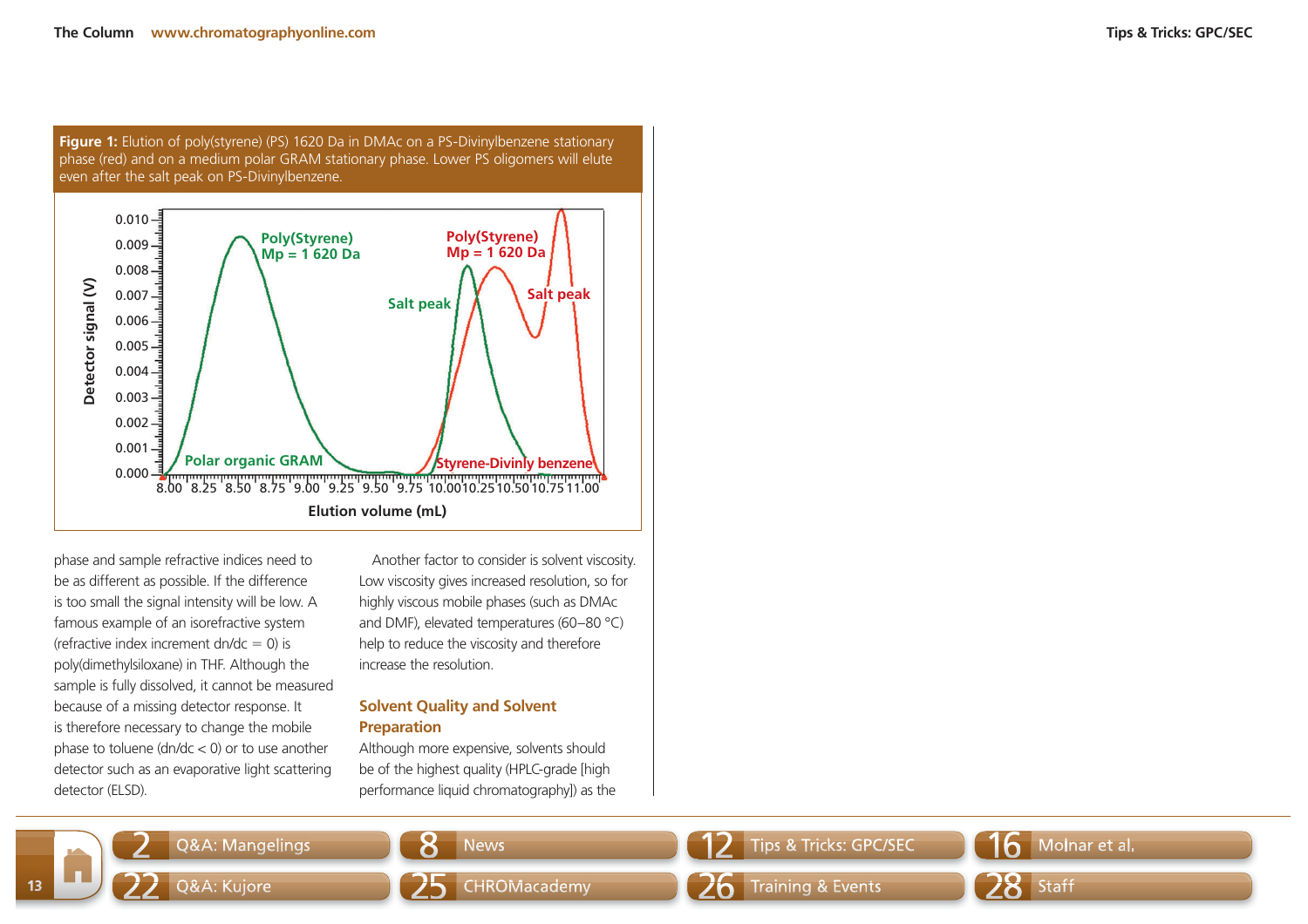

**Figure 2:** Wavy refractive index (RI) baseline as a result of insufficient eluent quality.

difference in purity is marked. All mobile phases and buffers should be prepared freshly on the day required. This will ensure that the buffer pH is unaffected by prolonged storage and that there is no microbial growth present as both could affect the chromatographic results.

Isocratic GPC/SEC chromatography requires a homogeneous mobile phase. Special attention must be given to solvent mixtures or solvents spiked with salts or other modifiers. If there is a large density difference between mobile phases in a mixture, or if the salt is not fully dissolved,

2

22

**14**

chromatograms at the beginning and the end of a run might be shifted because of different solvent quality during the sequence.

Polar organic solvents are one such example. When using DMAc or DMF, Li salts are often used as additives. Careful preparation of the mobile phase is required because of the reduced solubility of these salts under these conditions. LiBr has the advantage of being more soluble than LiCl, but still requires heating to approximately 50 °C and stirring for at least 2 h.

Q&A: Mangelings  $\begin{array}{|c|c|c|c|c|}\n\hline\n\end{array}$   $\begin{array}{|c|c|c|c|c|}\n\hline\n\end{array}$  News  $\begin{array}{|c|c|c|c|}\n\hline\n\end{array}$  Tips & Tricks: GPC/SEC  $\begin{array}{|c|c|c|c|}\n\hline\n\end{array}$  Molnar et al.

Q&A: Kujore **25** CHROMacademy 26 Training & Events 28 Staff